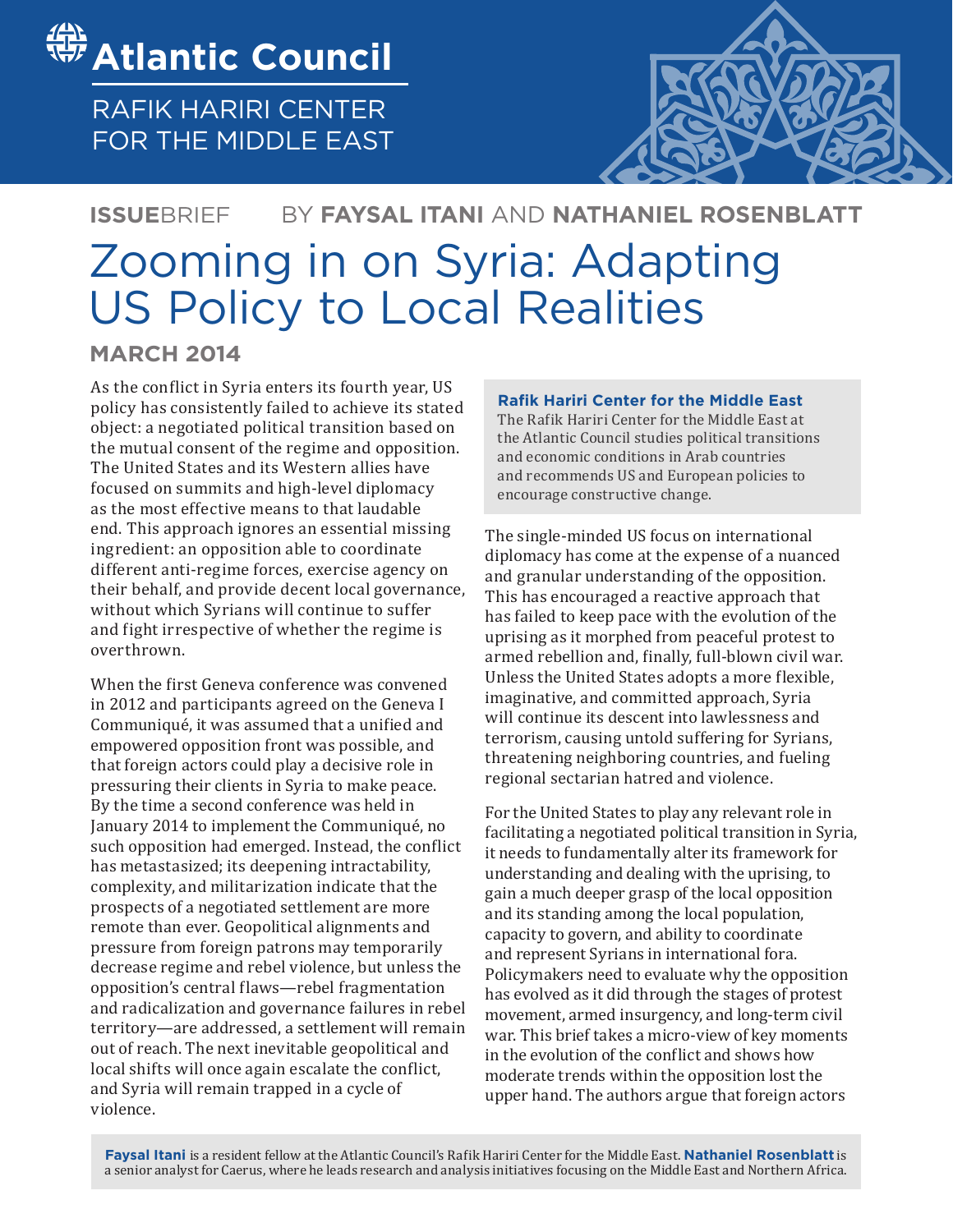played a role in worsening internal divisions among opposition players, empowering radical sectarian militias, and thwarting efforts to overthrow the regime. Such an analysis offers critical lessons on how the United States can more effectively pursue a political transition in Syria.

# From Peaceful Protest to Civil War

Syria's uprising began as an improvised, nonviolent protest movement in March 2011, and had become thoroughly militarized by February 2012. It has since killed more than 140,000 and displaced some 8 million, of whom 3 million live as refugees in neighboring countries. Nearly half the population of 20 million is in urgent need of humanitarian aid. Three years on, the conflict is defined by both sides' inability to militarily bring a decisive end to the fighting; a strong consensus among opposition supporters to continue fighting until the regime is overthrown; the absence of nationalscale institutions that can enforce decisions on the opposition's behalf; the marginalization of secular civil society activists, many of whom formed the vanguard of the nonviolent protest movement; and the entrenchment of a number of dominant civil and military organizations, preventing new entrants to the conflict though not necessarily new coalitions.

The uprising initially took the form of nonviolent resistance and protests inspired by the Arab Awakening. Syria's uprising was ad hoc, however; unlike in Egypt, where activists had long planned for their revolution, Syria's preexisting underground activist community did not lead its country's revolt. In fact, many of its members were skeptical that Syrians would rise up at all. Yet protests in central Damascus in February 2011, directed at President Bashar al-Assad and his close allies, spread to provincial towns like Deraa and Baniyas, where the security forces' heavy-handed treatment of the local population merely provoked greater unrest. By March, it was clear that the Syrians had their own uprising, one that remained peaceful for months in the face of a growing violent crackdown by regime troops and loyalist militia.

It is significant that the uprising took the established community of nonviolent, urban activists—and Syrians in general—by surprise. This disorientation and lack of preparedness made it difficult for opposition elements to plan

for post-liberated areas, which led to gross mismanagement. It also complicated foreign efforts to help consolidate the peaceful achievements of the uprising's first phase, including efforts to preserve its nonviolent character and win the trust and support of anxious minorities and Syrians benefiting from or at least resigned to the regimedominated status quo.

The lack of advance planning thwarted efforts to build a joint, civilian-military cooperative body that could govern effectively and help coordinate military action. Without such an actor, there is nobody with sufficient presence and credibility to negotiate a political transition in international summits. Opposition-held Syria remains a mosaic of hyper-local councils that cannot cooperate to address macro-level concerns about national governance, reconciliation, violent Sunni extremism, and warlordism. The nationalist tone of the early protest movement has become increasingly sectarian, targeting the Alawite minority that forms the regime's social base. The roots of this failure and foreign actors' contribution to it can be discerned in the experience of the town of Binnish, which continues to haunt the opposition today.

# Local Governance Failure: The Case of Binnish

Early in the revolution, the Syrian regime sent 400 armed thugs (*shabiha*) against demonstrators in Binnish, an early protest hub in northwest Syria. In response, residents posted armed guards at the town's entrance to protect them. As these brigades grew more organized, they developed committees that began providing basic services. These were some of the earliest versions of the "local administrative councils"—local governing structures set up across opposition-held Syria. At one point, activists described Binnish's council as a model of civilian governance.<sup>1</sup>

The situation did not last. The Syrian National Council, the first umbrella group set up to represent the Syrian opposition, pledged support for Binnish's councils, but chose to funnel finances exclusively through one local family that enjoyed the favor of external funders. The

<sup>1</sup> Rania Abouzeid, "A Dispatch from 'Free Syria': How to Run a Liberated Town," *Time*, July 24, 2012, [http://world.time.com/2012/07/24/a-dispatch-from](http://world.time.com/2012/07/24/a-dispatch-from-free-syria-how-to-run-a-liberated-town/.)[free-syria-how-to-run-a-liberated-town/.](http://world.time.com/2012/07/24/a-dispatch-from-free-syria-how-to-run-a-liberated-town/.)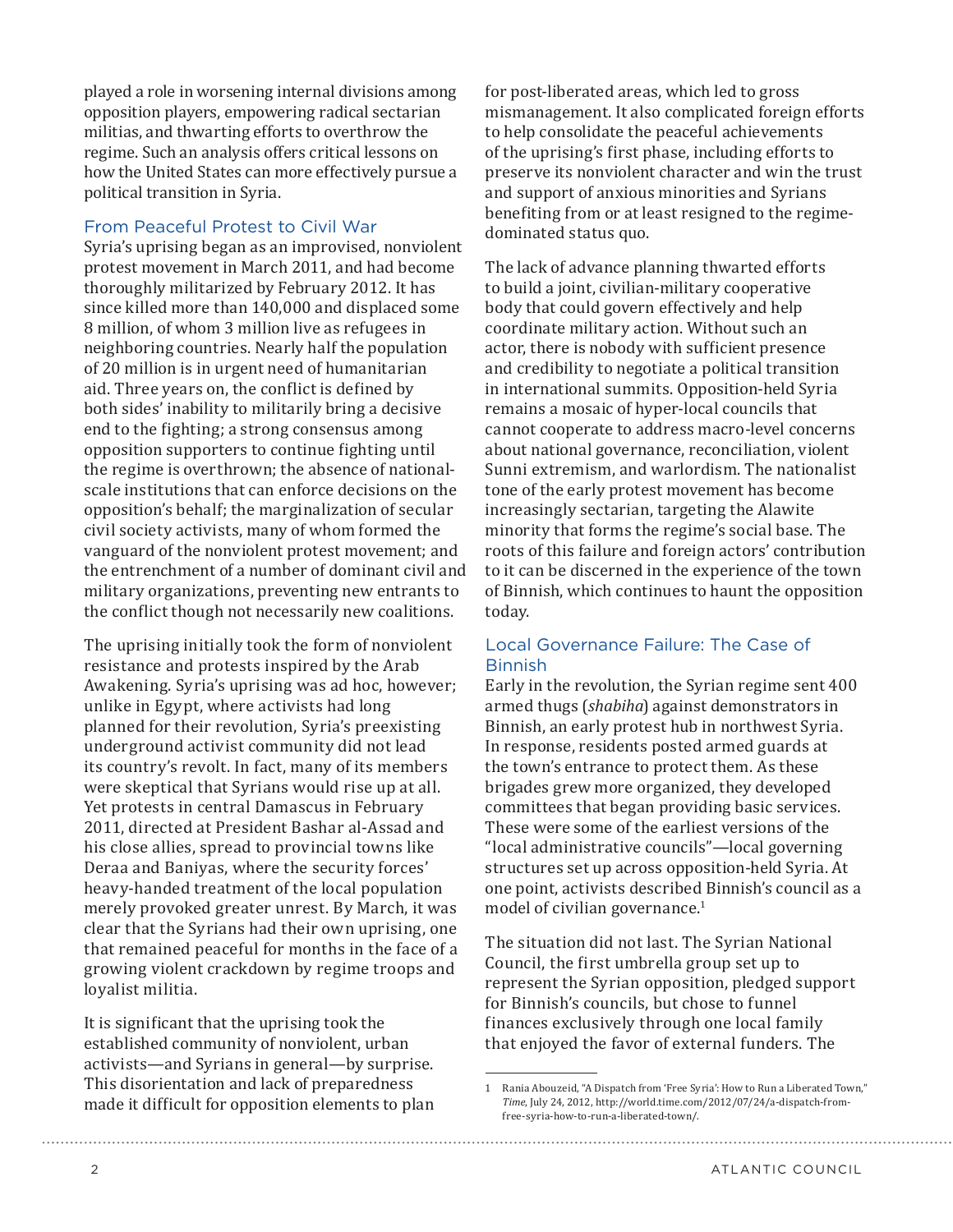favored faction refused to share resources with other local players, leading to armed conflict between the town's influential families. Disputes inevitably arose as armed protection units tried to adopt civilian leadership roles, and there were violations and crimes against civilians. These early difficulties derailed efforts to build civilian institutions in Binnish.

The failure of the opposition's external supporters to track aid to the opposition, assess its impact and interaction with complex local realities, link its provision to a wider national insurrection strategy, and hold recipients accountable for their actions helped destroy the revolution's first phase of peaceful protest and civic activism. This was to have dire implications for the security and wellbeing of Syrians and the wider struggle against the regime, especially as the leaderless nature of the Syrian opposition contributed directly to the rise of sectarian militias. Some of these militias would later reject outright the notion of a negotiated political settlement.

By July 2012, the al-Qaeda-affiliated Jabhat al-Nusra, and the militant Salafist group Ahrar al-Sham, took advantage of the chaos in Binnish and began making inroads there. They provided training, equipment, and salaries for local fighters, and had sufficient experience to bring disparate military units under one unified command. They commanded respect among residents who appreciated their discipline and intolerance of corruption. By October 2012, Binnish was an early headquarters of the now-powerful Salafist militant movement in northern Syria. Sectarian militias led residents in protests that differed radically from the early ones calling for national unity. Protesters threatened to slaughter Alawites, who formed the regime's social base.

The rise of sectarian militant groups was not inevitable. It was a direct consequence of local governance failures in the uprising's early days, at least partly due to misguided foreign support. This was to have devastating consequences for the opposition perhaps less because of its influence on US policy—which from the start was somewhat ambivalent toward the uprising—and more because of its profound effect on many Syrians who feared the regime would be replaced by something even more oppressive.

## Lessons from Raqqa: The Importance of Broad Local Coalitions

Within a year, the peaceful uprising had transformed into an armed insurgency. Relentless regime violence, opposition hopes of encouraging a Libya-style international intervention, and the desire to protect civilians from state violence all contributed to militarization. Just as the peaceful uprising was unable to build on its gains, the armed rebellion's territorial gains ultimately paved the way for more opposition failures and disappointments. Regardless of whether it was avoidable given the scale of regime repression, the shift to violent insurgency eventually unleashed dynamics that harmed the opposition.

The experience of Raqqa highlights the opposition's weaknesses and its external allies' failure to grasp the context in which it operates. Particularly, it demonstrates weak efforts to involve a broad spectrum of locals in governance, the fragility of civilian governance in the aftermath of liberation, and the necessity of protecting local civilian leadership from both regime and extremist violence.

In March 2013, rebels captured their first provincial capital, the northern city of Raqqa. By then, the opposition umbrella group Syrian Opposition Coalition, or Etilaf, emerged as the West's main Syrian partner and conduit for aid. Beset by factionalism and with much of its membership based in neighboring Turkey, neither the Etilaf nor its international partners—the United States, Europe and several Gulf States were ideally placed to shape events and establish governance in Raqqa. They would certainly fail without the close cooperation of local players within the community and an intimate understanding of the challenges they faced. Sadly, neither was forthcoming. Raqqa was eventually taken over by the transnational jihadist group Islamic State of Iraq and Sham (ISIS), a deeply sectarian militia with little regard for the wellbeing of Raqqa's residents or the nationalist aims of the revolution.

Raqqa residents selected a council of community leaders that worked at cross-purposes and clashed with the council installed by the Etilaf. After months of bickering with the Etilaf, and facing a lack of funding, the local council capitulated. The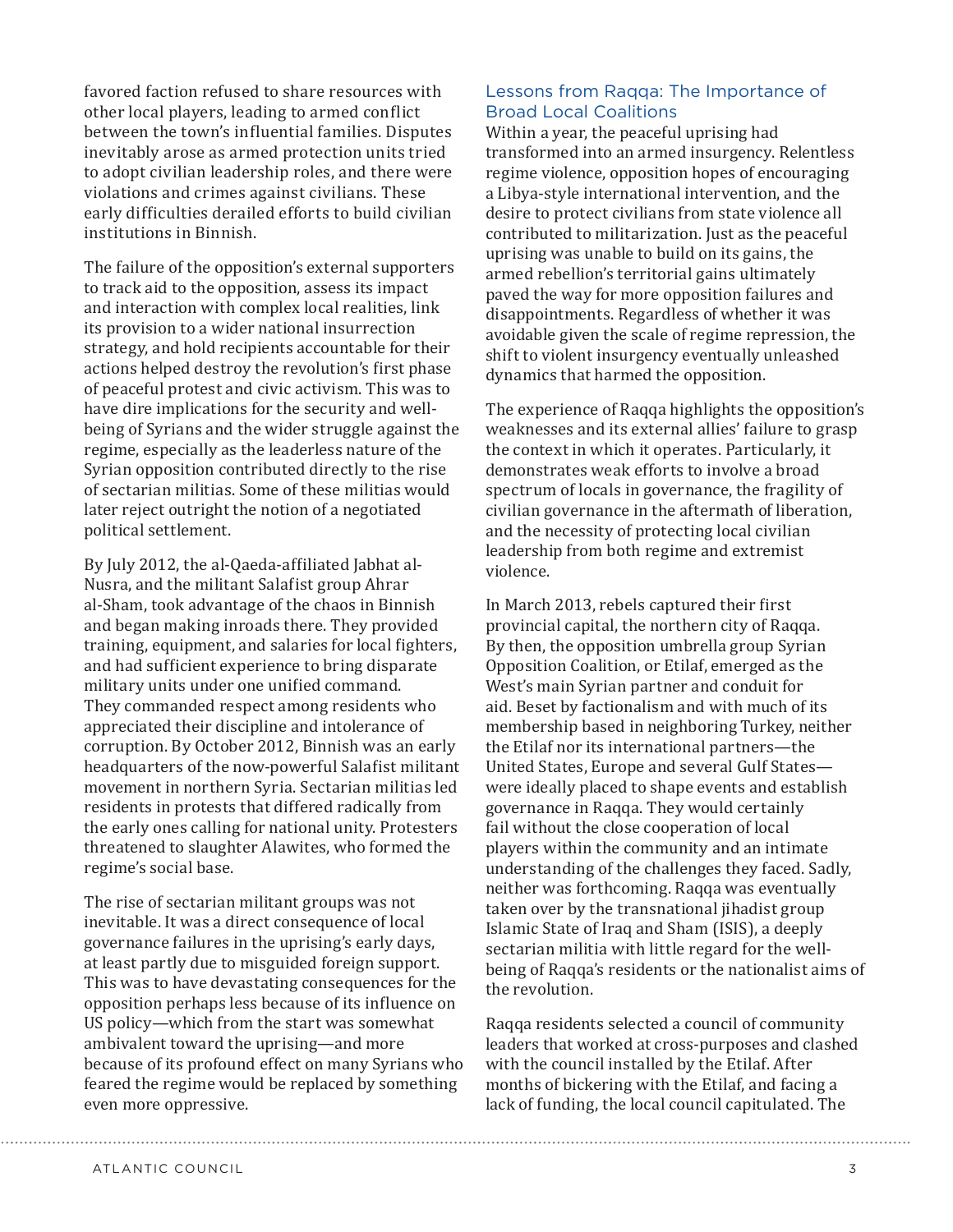Etilaf chose to back and finance a local lawyer named Abdullah Khalil to lead the governing council. Khalil worked intensively with Raqqa residents and clerics to prevent the total collapse of governance in the city. On May 19, 2013, however, unidentified masked men kidnapped him. No group claimed responsibility for the kidnapping, and Khalil has not been heard from since. ISIS militants filled the governance vacuum and now control Raqqa alongside Jabhat al Nusra and Ahrar al-Sham, a sectarian militant group accused by Human Rights Watch of atrocities against civilians. It is likely that one of these groups kidnapped Khalil, whose disappearance ended Raqqa's experiment in local, moderate governance.

Raqqa illustrates that civilian governance structures are extremely fragile in the early stages and vulnerable to both regime and extremist violence, as shown by Khalil's kidnapping. If they are to survive and operate effectively, they must enjoy the protection of allied rebel groups. Investing in civilian governance from abroad without securing the civilian population is futile. In other words, success at the civilian level depends on military capability, where jihadist groups enjoyed a significant advantage due to consistent external financing and military aid.

Raqqa also demonstrates how the failure of Etilaf and its backers to build a broad coalition of local influential players has hampered governance efforts, facilitated the rise of extremists, and led to heavy reliance on a few individuals (or even one person) who are perpetually vulnerable to violence. A similar dynamic was observed in Binnish, where heavy reliance on one family doomed governance efforts and led to a takeover by extremists.

#### Syria's Current Reality: Intractable Civil War

Reflecting on what happened in Syria over the past three years reveals key missed opportunities, and also highlights how external actors could more effectively engage with local opposition forces in pursuit of political transition.

Syria's conflict is now an entrenched, long-term civil war. Belligerents are unable to achieve a decisive military victory, given the current balance of forces. There is still no incentive for the regime to give up or even share power, and no ability on

the rebels' part to force it to do so. Barring greater international intervention, the stalemate is not likely to be broken.

A strong consensus exists in pro-opposition circles to continue to support fighters against the Syrian government until Bashar al-Assad is replaced. In detailed focus group discussions conducted in twenty-eight towns across Syria in the summer of 2012, respondents unanimously rejected the idea of returning to the way life was before the revolution. In an early interview after Geneva II negotiations in January 2014, one Homs-based activist commented on negotiations to aid the city: "People do not want food to enter just so they live" he said, "We want life with our freedoms."<sup>2</sup> This strong pro-opposition support rules out any negotiated transition that preserves the political dominance of Alawites, including President al-Assad and his inner circle.

National-scale institutions that can enforce decisions on the opposition are absent. Beset by successive failures, disappointments and perceived abandonment by their ostensible allies in the West, Syrians overwhelmingly reject the legitimacy of the Etilaf, which they had hoped would secure much-needed financial and military support if not direct foreign military intervention. The popular narrative is that there is an "external" opposition and an "internal" opposition, and legitimacy stems from staying in the country; local actors are far more important.

Civil society actors and institutions that could support compromise and negotiation—and offer Syrians something better than decades of regime misrule—have been marginalized. Civil society activists are perhaps the most persecuted group of people in Syria today, targeted by both the regime and extremist rebel groups. The absence of a moderate civilian leadership based in Syria further empowers religious and sectarian extremists, and implies little appetite for compromise on the part of the rebellion's most powerful actors.

It is difficult to establish new civilian or military structures in Syria, due to the prohibitive costs of entry into the opposition. While existing groups may form new coalitions such as the collection of

<sup>2</sup> Maya Gebeily, "Homs Activists Want Nothing Less than Freedom," *NOW*, January 28, 2014, [https://now.mmedia.me/lb/en/reportsfeatures/532802](https://now.mmedia.me/lb/en/reportsfeatures/532802-nothing-less-than-freedom) [nothing-less-than-freedom.](https://now.mmedia.me/lb/en/reportsfeatures/532802-nothing-less-than-freedom)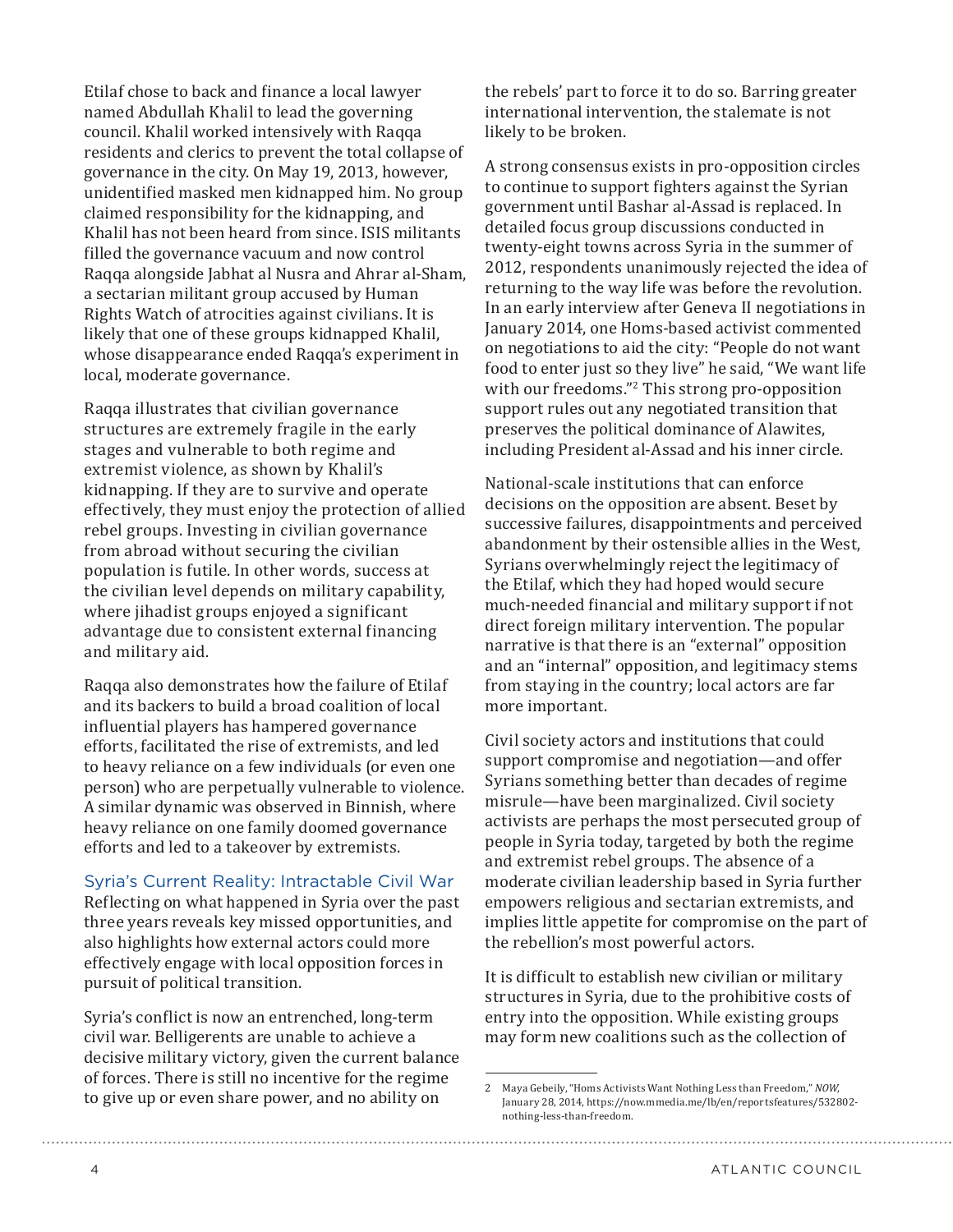fighting groups in the opposition Islamic Front, the reputation and start-up costs needed to gain a following in Syria today are very high. This means that creating and empowering new, Westernbacked military or civilian organizations would be a difficult, costly and long-term commitment. The United States and its European and regional allies including Turkey, Qatar, and Saudi Arabia will likely need to make do with existing opposition forces.

The regime-insurgency balance of power, popular support for the armed struggle, the opposition coalition's weak standing among Syrians, and the disappearance of a moderate opposition center all indicates that the conflict is not ripe for political settlement, particularly one negotiated between a resilient regime with strong foreign backing and an opposition coalition that is unpopular among Syrians and faces outright hostility from rebel groups. Yet in spite of the factors outlined above, US policy has emphasized high-level diplomacy in pursuit of a negotiated transition of power—a strategy destined to fail at present.

The current approach to ending the conflict, championed by the United States, is based on several flawed assumptions. The United States assumes that the rebellion has inflicted sufficient costs on the regime to force it to recalculate its strategy of crushing the rebellion militarily, and that the opposition and its supporters are so desperate to end the violence that they would accept an outcome short of regime change. The current strategy is also based on the premise that there is an opposition actor (or even a unified coalition of actors) with the agency and ability to make decisions on a national level.

Above all, this approach wrongly assumes that the regime and opposition's respective foreign backers are willing and able to force an end to the fighting. Pressuring Iran, Russia, Saudi Arabia, Qatar, and other foreign patrons to cut off money and weapons to the regime or rebels is unlikely to result in a settlement. The region is awash in small arms and explosives, both the regime and rebels can turn to other sources of support from both states and individuals. For example, much of the funds for the Sunni jihadist groups like ISIS and Jabhat al-Nusra come from wealthy private donors and criminal networks, not states. The scale and frequency of violence may subside somewhat, but as we have

seen, many Syrians do not necessarily see a mere reduction of violence that preserves the regime (or leaves them at the mercy of sectarian extremists) as an acceptable outcome.

An Alternative International Approach

The narrow pursuit of an internationally negotiated settlement is distorting the United States' understanding of the Syrian conflict. It also risks blinding its proponents to evidence that contradicts preformed policy preferences. The fact is that the current state of the uprising indicates the requirements for peaceful transition are absent. They are unlikely to emerge through national dialogue between warring parties with little incentive and, in the case of the Etilaf, ability to make serious concessions.

For Syrians inside the country, this implies more war and suffering until the conflict undergoes yet another fundamental shift. This could involve one or more of the following: the regime military could force a settlement on its opponent; the regime's strategy of large-scale shelling, air strikes and starvation targeting rebel-held areas could break the morale of the insurgency's support base; or a new or existing rebel group could defeat, absorb or dominate its competitors, consolidate control of territory and resources, and emerge as a credible and empowered negotiator for the opposition.

These are not necessarily promising scenarios, but one of them would have to emerge if there is to be any chance for a negotiated settlement. If ending the conflict is indeed the United States' desired end state for Syria, then its policy must aim for one or more of the above shifts. Assuming a serious US preference for political transition in Syria would rule out the first or second shifts. Working toward the third starts by recognizing the following:

• The fragmented rebellion has yet to achieve coherence. The United States should either simply allow inter-rebel dynamics to play out as they will, or try to shape them in a manner that empowers rebel groups less unpalatable to US interests and values. This would involve identifying, arming, training, funding, and advising select individuals and groups, in a manner that accounts for and works with rather than against local circumstances including tribal, family, sectarian, and other social realities.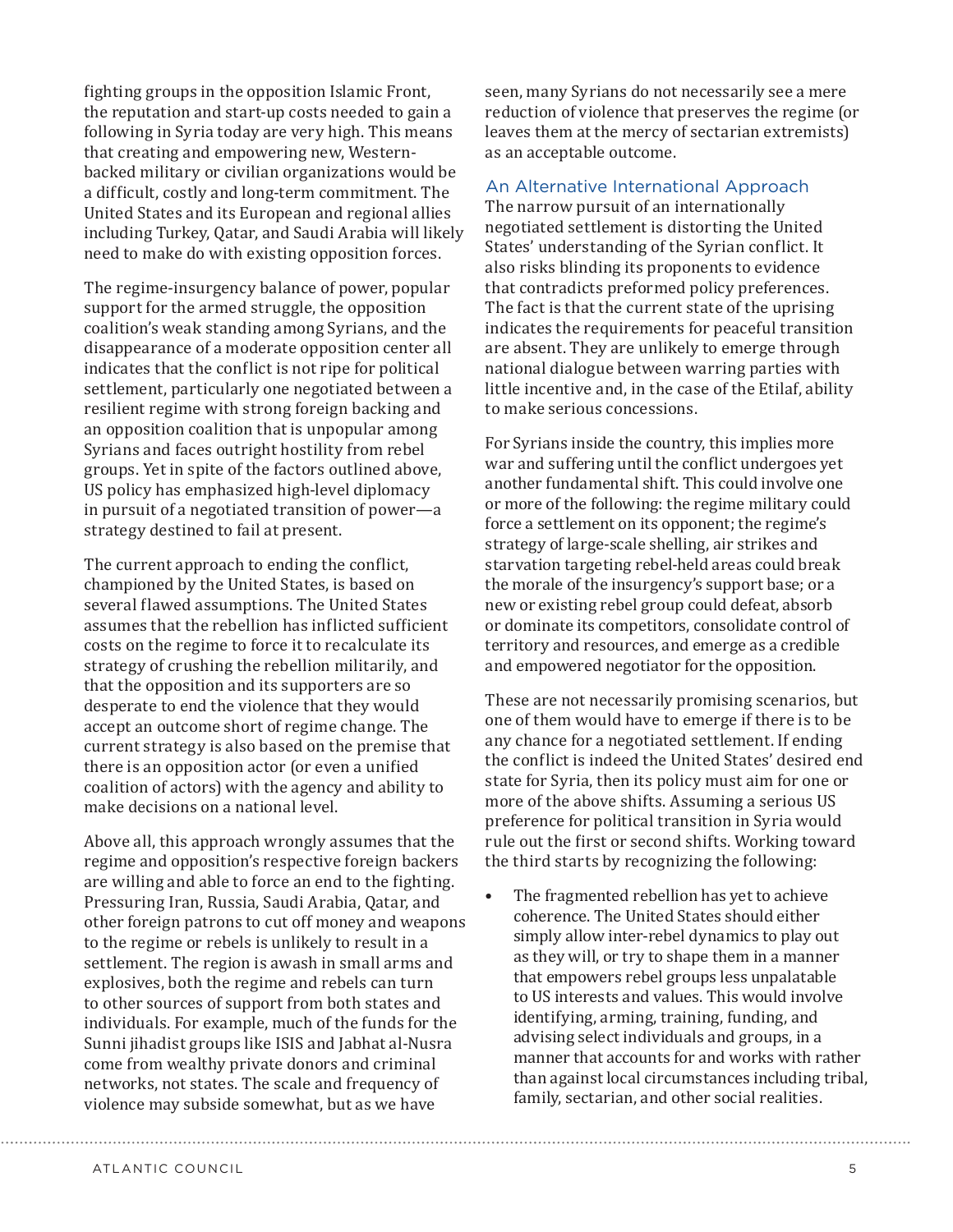- The Western states' single-minded, exclusive pursuit of a negotiated settlement deprives opposition groups of substantial US military and financial support, without which they will not have the agency, capability, or incentive to negotiate a settlement with the regime. It is also signaling to regime allies the United States' disinterest in backing the rebellion, depriving it of leverage in negotiations with the regime.
- If the US decides it is serious about helping a rebel force consolidate and emerge as a credible opposition negotiator, policymakers need to zoom in on the conflict in Syria, and invest more time and energy tracking and analyzing local developments. Policymakers should consider questions such as: Which rebel groups control which areas? Are they capable of holding them? How do rebel-rebel and regimeopposition relations vary across regions, or even neighborhoods? What are the various rebels' actual (rather than professed) beliefs and priorities? Which tribal leaders, influential personalities, groups, and institutions enjoy local respect and authority, and why? Are they adequately protected from regime and extremist violence? Only by understanding more deeply these internal dynamics will the United States be able to bring about its stated objective of political transition.
- There are limited opportunities for local ceasefires and humanitarian relief cooperation between the regime and rebels. These are valuable and should be exploited by the opposition's foreign allies, but are not a means to the end of a political transition.

Those who advocate US disengagement from the conflict in Syria often argue that there is no easy or good solution to the crisis. This is indeed true; it is a multi-layered conflict, and the United States has a number of imperfect tools at its disposal to guide it toward the official US goal of a political transition. If the United States is committed to this end, it must work with its allies to develop an opposition body that has the agency, capability, and intent to pursue it. This means US policy must understand and account for reality in Syria as it actually is—that is, as Syrians are living and shaping it—and not as policymakers wish it were.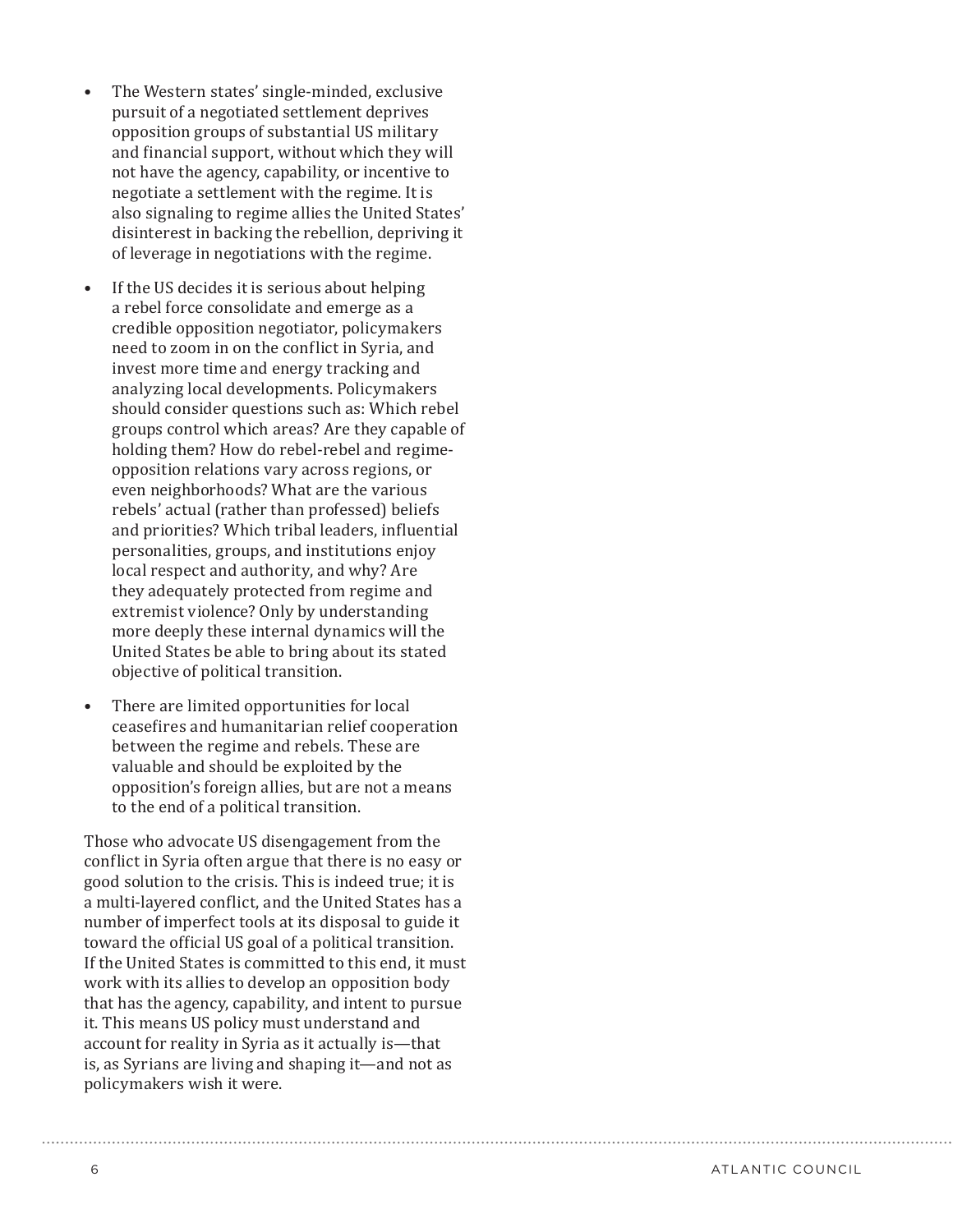# **Atlantic Council Board of Directors**

#### **CHAIRMAN**

\*Jon M. Huntsman, Jr.

#### PRESIDENT AND CEO

\*Frederick Kempe

#### VICE CHAIRS

\*Robert J. Abernethy \*Richard Edelman \*C. Boyden Gray \*Richard L. Lawson \*Virginia A. Mulberger \*W. DeVier Pierson \*John Studzinski

#### TREASURER

\*Brian C. McK. Henderson

#### **SECRETARY**

\*Walter B. Slocombe

#### DIRECTORS

Stephane Abrial Odeh Aburdene Peter Ackerman Timothy D. Adams John Allen \*Michael Ansari Richard L. Armitage \*Adrienne Arsht David D. Aufhauser Elizabeth F. Bagley Ralph Bahna Sheila Bair \*Rafic Bizri \*Thomas L. Blair Julia Chang Bloch Francis Bouchard Myron Brilliant \*R. Nicholas Burns \*Richard R. Burt Michael Calvey James E. Cartwright Ahmed Charai Wesley K. Clark John Craddock David W. Craig Tom Craren \*Ralph D. Crosby, Jr. Thomas M. Culligan Nelson Cunningham Ivo H. Daalder Gregory R. Dahlberg \*Paula J. Dobriansky Christopher J. Dodd Conrado Dornier Patrick J. Durkin

Thomas J. Edelman Thomas J. Egan, Jr. \*Stuart E. Eizenstat Julie Finley Lawrence P. Fisher, II Alan H. Fleischmann Michèle Flournoy \*Ronald M. Freeman \*Robert S. Gelbard \*Sherri W. Goodman \*Stephen J. Hadley Mikael Hagström Ian Hague Frank Haun Rita E. Hauser Michael V. Hayden Annette Heuser Marten H.A. van Heuven Jonas Hjelm Karl Hopkins Robert Hormats \*Mary L. Howell Robert E. Hunter Wolfgang Ischinger Reuben Jeffery, III Robert Jeffrey \*James L. Jones, Jr. George A. Joulwan Stephen R. Kappes Maria Pica Karp Francis J. Kelly, Jr. Zalmay M. Khalilzad Robert M. Kimmitt Henry A. Kissinger Peter Kovarcik Franklin D. Kramer Philip Lader David Levy Henrik Liljegren \*Jan M. Lodal \*George Lund \*John D. Macomber Izzat Majeed Wendy W. Makins Mian M. Mansha William E. Mayer Eric D.K. Melby Franklin C. Miller \*Judith A. Miller \*Alexander V. Mirtchev Obie L. Moore \*George E. Moose Georgette Mosbacher Bruce Mosler Thomas R. Nides

Franco Nuschese Sean O'Keefe Hilda Ochoa-Brillembourg Ahmet Oren Ana Palacio Thomas R. Pickering \*Andrew Prozes Arnold L. Punaro Kirk A. Radke Joseph W. Ralston Teresa M. Ressel Jeffrey A. Rosen Charles O. Rossotti Stanley O. Roth Robert Rowland Harry Sachinis William O. Schmieder John P. Schmitz Anne-Marie Slaughter Alan J. Spence John M. Spratt, Jr. James Stavridis Richard J.A. Steele James B. Steinberg \*Paula Stern Robert J. Stevens John S. Tanner Peter J. Tanous \*Ellen O. Tauscher Karen Tramontano Clyde C. Tuggle Paul Twomey Melanne Verveer Enzo Viscusi Charles F. Wald Jay Walker Michael F. Walsh Mark R. Warner J. Robinson West John C. Whitehead David A. Wilson Maciej Witucki Mary C. Yates Dov S. Zakheim

#### HONORARY DIRECTORS

David C. Acheson Madeleine K. Albright James A. Baker, III Harold Brown Frank C. Carlucci, III Robert M. Gates Michael G. Mullen William J. Perry Colin L. Powell

Condoleezza Rice Edward L. Rowny James R. Schlesinger George P. Shultz John W. Warner William H. Webster

#### LIFETIME DIRECTORS

Carol C. Adelman Lucy Wilson Benson Daniel J. Callahan, III Brian Dailey Kenneth W. Dam Lacey Neuhaus Dorn Stanley Ebner Chas W. Freeman Carlton W. Fulford, Jr. Edmund P. Giambastiani, Jr. John A. Gordon Barbara Hackman Franklin Robert L. Hutchings Roger Kirk Geraldine S. Kunstadter James P. Mccarthy Jack N. Merritt Philip A. Odeen William Y. Smith Marjorie Scardino William H. Taft, IV Ronald P. Verdicchio Carl E. Vuono Togo D. West, Jr. R. James Woolsey

#### HARIRI CENTER ADVISORY COUNCIL

^Bahaa Hariri Hanan Ashrawi ^Shaukat Aziz ^Richard Edelman ^Ashraf Ghani ^Ray R. Irani Wolfgang Ischinger Hisham Kassem Fredrick Kempe ^Alexander Kwasniewski Javier Solana James D. Wolfensohn

\*Members of the Executive **Committee** ^ International Advisory Board Members List as of January 15, 2014